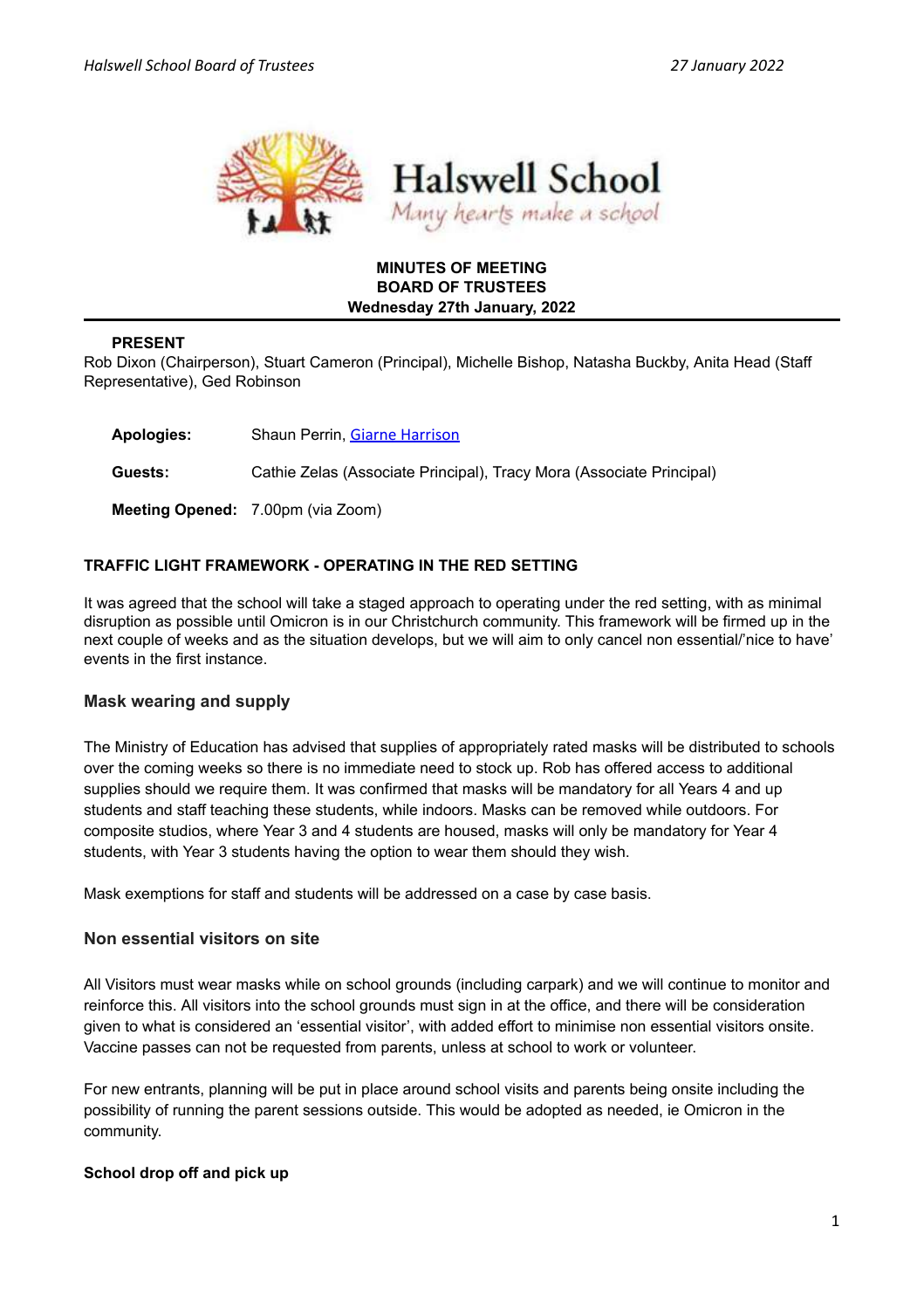As soon as there are active Omicron cases in the community, we will look at opening up additional exit points around the school to avoid congestion around the main gates, and parents will be encouraged to arrange offsite pick up locations for students.

#### **Outside educators coming onsite**

Kapa Haka, Music itinerant teachers, and Performing arts release teachers activities will be considered in the staged approach to further minimising non essential visitors onsite

### **Learning Conferences**

Meet the teacher learning conferences will go ahead, however with Zoom being the preferred method of communication. Where a face to face meeting is specifically requested, this will be considered on a case by case basis.

# **Potential mass gatherings and EOTC**

- School Assemblies & mihi whakatau will be suspended until we move out of the red setting
- While Covid is not in the local community, studios will remain in their usual arrangements, however we expect to be moving to a more 'bubbled' approach once Omicron reaches our local community.
- Sausage sizzle & tuck shop will be suspended until we move out of the red setting
- Years 5&6 camp to Living Springs (Week 3 & 5) and Years 7&8 camp to Wainui (week 6) are currently being further investigated as to feasibility
- Swimming sports are currently being further investigated as to feasibility. Competitive swimming at Jelly Park is unlikely to go ahead, so we are looking at whether a revised event could go ahead including competitive and non competitive swimming in Halswell.
- Hire of facilities will be suspended until we move out of the red setting

**Meeting closed:** 8:30pm

**CONFIRMED \_\_\_\_\_\_\_\_\_\_\_\_ \_\_\_\_\_\_\_\_\_\_\_\_\_\_\_\_\_\_\_** 27/01/2022

**CHAIRPERSON**